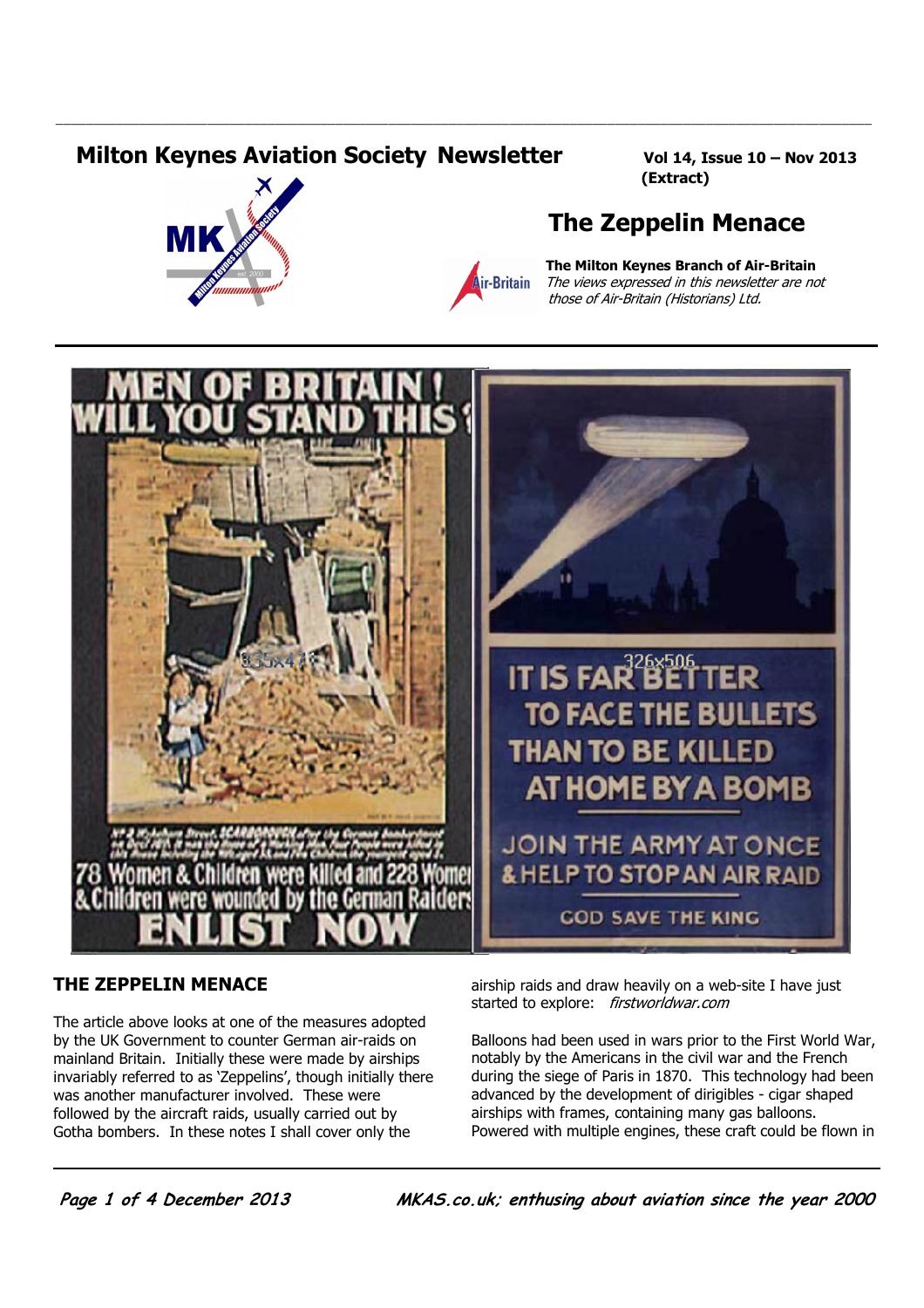the wind.

Germany had two dirigible manufacturers, the Schutte-Lanz Company, and the larger and better-known Zeppelin Company. The latter was headed by Ferdinand von Zeppelin, the world's foremost designer of airships. To this day his name remains synonymous with dirigibles in general.

Airships of his design had already proven themselves capable of flying as far as England and back. This fact was not lost on the Allies, who from the very outset of war targeted the airship sheds. It was also not lost on the British public, where rumours and reported sightings of Zeppelins were frequent, though unfounded, throughout 1914.

At the outbreak of the war the German army had six operational dirigibles, and the navy had one. The army was quick to experiment with them bombing Liege and Antwerp - despite the fact that at this stage no specially designed aerial bombs existed. But the army's initial experience was not encouraging - they lost three airships in the first months of the war to anti-aircraft fire.

Despite this the navy was very enthusiastic. They saw the Zeppelin as a solution to their reconnaissance problems. If the army traditionally used the cavalry for reconnaissance, the navy traditionally used the light cruiser. Germany had very few such ships, and an airship was viewed as being cheaper and less vulnerable.

Under the command of Korvettenkapitan Peter Strasser the navy quickly acquired more airships. Throughout 1914 these were used for reconnaissance patrols over the North Sea, but the German Admiralty was pressing for permission to use them for attacks against England.

The Kaiser, somewhat reluctantly, granted such permission and on the 19th of January the Germans carried out the first Zeppelin raid against Britain, killing two and injuring sixteen. This was the first of many raids, which continued at a rate of about two per month, in parallel with the continuing reconnaissance patrols.

The German Admiralty was very enthusiastic about the results, and asked for specific permission to bomb London. This was only granted by the Kaiser after a series of raids by French bombers on German cities. On the 31st of May 1915 the first raid was carried out against London, killing seven and injuring thirty five.

The most successful Zeppelin raid on London in the entire war was on the 8th of September 1915. This raid caused more than half a million pounds of damage,

specific directions rather than just follow the direction of almost all of it from the one Zeppelin, the L13, which almost all of it from the one Zeppelin, the L13, which managed to bomb central London. This single raid caused more than half the material damage caused by all the raids against Britain in 1915.



On the night of 6-7 June 1915 Rex Warneford, a lieutenant in the RNAS, flying a Morane-Saulnier, was on a bombing mission against the Zeppelin sheds at Evere. When he spotted a Zeppelin returning from a bombing raid against London he decided to attack it. He tried shooting his carbine at it, his only armament, but he was driven off by the Zeppelin's defensive machine guns.

The airship began climbing, leaving the little plane behind, but Warneford, unbeknown to the Zeppelin crew, continued the pursuit, climbing slowly over two hours to an altitude of 13,000 feet. At this stage the airship began to descend in the direction of Brussels, and seizing his opportunity Warneford, now above the Zeppelin, dived towards it and from about two hundred feet above he dropped his six bombs on its roof.

The resultant explosion destroyed the Zeppelin, and almost destroyed Warneford's fragile monoplane. He was forced to put the plane down, behind enemy lines, but he managed to make sufficient emergency repairs to take off again and return to his base. LZ 37 was the first Zeppelin brought down by an airplane.

Warneford was awarded the Victoria Cross by the British, and the Knight's Cross of the Legion d'Honneur by the French, but his triumph was short-lived. He was killed ten days later in a flying accident.

This was an isolated incident. Throughout the remainder of 1915 the Zeppelins raided London frequently, and with impunity. They flew too high for most planes, and when they were intercepted by aircraft the ammunition in use at the time had little effect. Despite this impunity the material

\_\_\_\_\_\_\_\_\_\_\_\_\_\_\_\_\_\_\_\_\_\_\_\_\_\_\_\_\_\_\_\_\_\_\_\_\_\_\_\_\_\_\_\_\_\_\_\_\_\_\_\_\_\_\_\_\_\_\_\_\_\_\_\_\_\_\_\_\_\_\_\_\_\_\_\_\_\_\_\_\_\_\_\_\_\_\_\_\_\_\_\_\_\_\_\_\_\_\_\_\_\_\_\_\_\_\_\_\_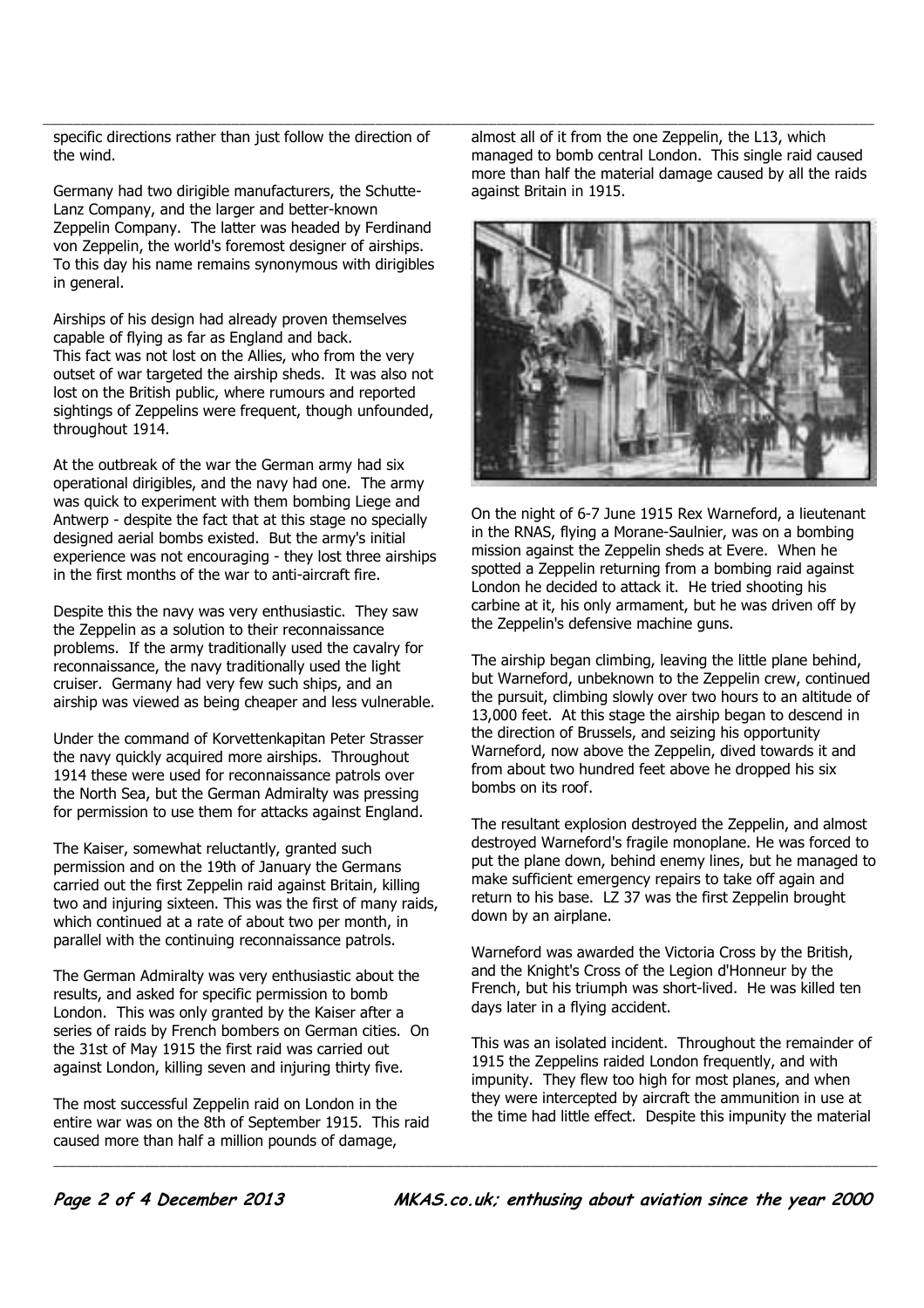effect of the raids, with the exception of L13's success, was relatively slight.

Navigation was very primitive, and as the war progressed the British use of blackouts made it even harder. Bomb aiming was far from accurate. It is estimated that only 10% of the bombs dropped from Zeppelins actually hit their target. The psychological impact of these raids, however, was enough to cause the British to tie up 12 squadrons on home defence.

The Germans also bombed Paris. The first raid was on 21st of March, when two Zeppelins caused 23 deaths and injured 30. Although the Zeppelins continued to raid Paris, London was actually a preferred and easier target. The nearest Zeppelin base to Paris was at Metz, which meant flying close to 320 km (200 miles) over French territory each way, giving the defending airforce and anti-aircraft guns much more time to organize.

Raids against London had to cover nearly twice the distance, but most of the approach was over friendly territory and the sea. Paris was also protected by barrage balloons, a measure only taken by the British later in the war.

1916 did not start well for the Zeppelins. Four of them were lost carrying out bombing raids during the Battle of Verdun, and this marked the last use of airships for tactical bombing. But Strasser remained confident. The Zeppelin factory was producing a new generation of airships - larger, more powerful, and with more engines.

But it was also a year of change on the British side as well. Disappointment with the RNAS' failure to stop the Zeppelins resulted in the responsibility of home defence being given entirely to the RFC. Happily for them this coincided with the arrival of improved ammunition.

Towards mid 1916 the British planes were armed with a mixture of explosive and incendiary bullets. Used alternately this mixture would prove to be deadly to the airships: the explosive bullets could pierce the Zeppelin's tough outer skin and cause leaks on the inner gas bags. The incendiary bullets could set those leaks on fire; once on fire a Zeppelin was doomed.

William Leefe-Robinson, flying a BE2c, was the first to shoot down a dirigible over Britain, on the 2nd of September, 1916. The massive fire of the burning airship was visible for over a hundred miles. This was during a raid of twelve naval airships which were, somewhat unusually, accompanied by four army airships. Leefe-Robinson became an instant hero. He survived the war, only to die a month later in the influenza epidemic.



Strasser's confidence remained unshaken. Leefe-Robinson had shot down the SL11. It was an army airships, not one of Strasser's, and moreover an old Schutte-Lanz dirigible with a wooden frame.

But Strasser's confidence was misplaced. Three weeks later he was to lose two airships, out of a total of twelve taking part in a raid. There were no comforting explanations. They were naval airships. They were the most up to date Zeppelins available.

The L33 had been hit by anti aircraft fire. She did not catch fire, but she was forced to land in England. The crew all survived, and set her alight before capture. The L32 was shot down by a plane and as in the case of Leefe-Robinson's SL11 it caught fire. Nor were these the last losses in 1916.

Despite flying almost four times as many sorties as in 1915, and dropping almost five times as many bombs, Strasser's fleet caused only about two thirds as much damage as they had in 1915.

The German military was becoming disillusioned with the Zeppelins, and began using the new Gotha and Giant bombers to attack Britain, but Strasser remained convinced. The answer was to fly higher, above the defending aircraft. Thus was conceived the third generation of Zeppelins, the "Height Climbers", capable of reaching an altitude of 20,000 feet.

In order to reach these heights defensive armaments were reduced, as was the strength of the frame. Flying at such altitudes produced a whole new set of problems. The extreme cold and thin oxygen affected both the engines, and the crew's capability to function.

Bomb aiming and navigation became even harder. But with the renewed immunity the height seemed to offer, it seemed worth the price. Indeed, when on the night of October 19th 1917 a fleet of eleven Height-Climbers crossed the English

\_\_\_\_\_\_\_\_\_\_\_\_\_\_\_\_\_\_\_\_\_\_\_\_\_\_\_\_\_\_\_\_\_\_\_\_\_\_\_\_\_\_\_\_\_\_\_\_\_\_\_\_\_\_\_\_\_\_\_\_\_\_\_\_\_\_\_\_\_\_\_\_\_\_\_\_\_\_\_\_\_\_\_\_\_\_\_\_\_\_\_\_\_\_\_\_\_\_\_\_\_\_\_\_\_\_\_\_\_